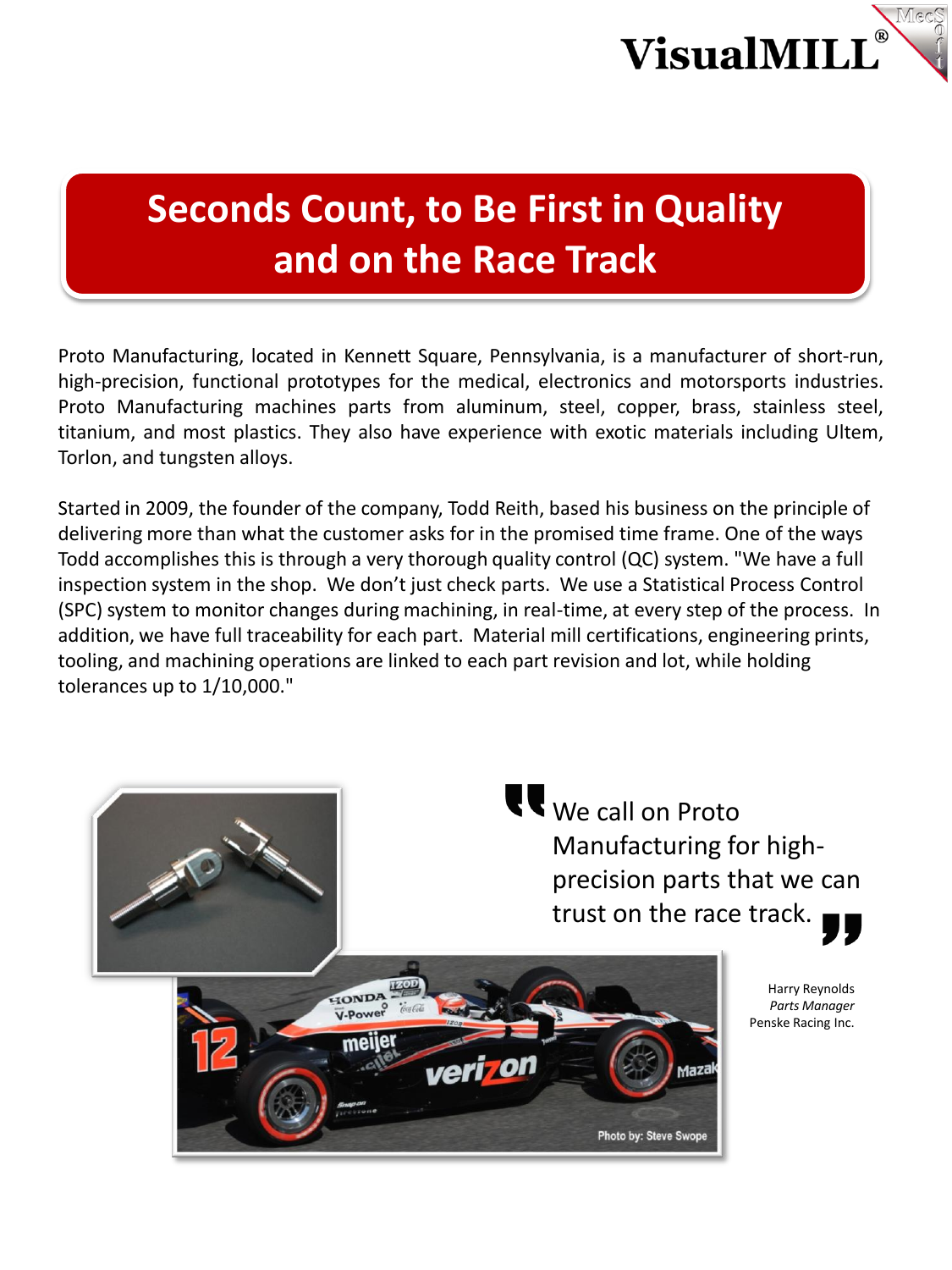

### **The Search for CAM**

"When I started my business, I chose to work with two CAM packages: VisualMILL and Mastercam," stated Reith. "After two years of trying to use both, I made the decision to use VisualMILL exclusively." According to Reith, he and his crew found that VisualMILL was much easier to use, had more efficient tool paths, and was just as accurate as Mastercam. "Ultimately I found that I could offer my customers a better product when I used VisualMILL." Proto Manufacturing uses a Mazak Quick-Turn lathe and a Haas VF2 SS vertical machining center with a  $4<sup>th</sup>$  axis.





One of Proto Manufacturing's customers is Penske Racing, Inc., a leader in motor sports racing. "Penske continues to use our services because they need their job done right, the first time", stated Reith. "With Indy cars racing at average speeds over 200 mph, there isn't room for error so it is imperative that our parts are made correctly."